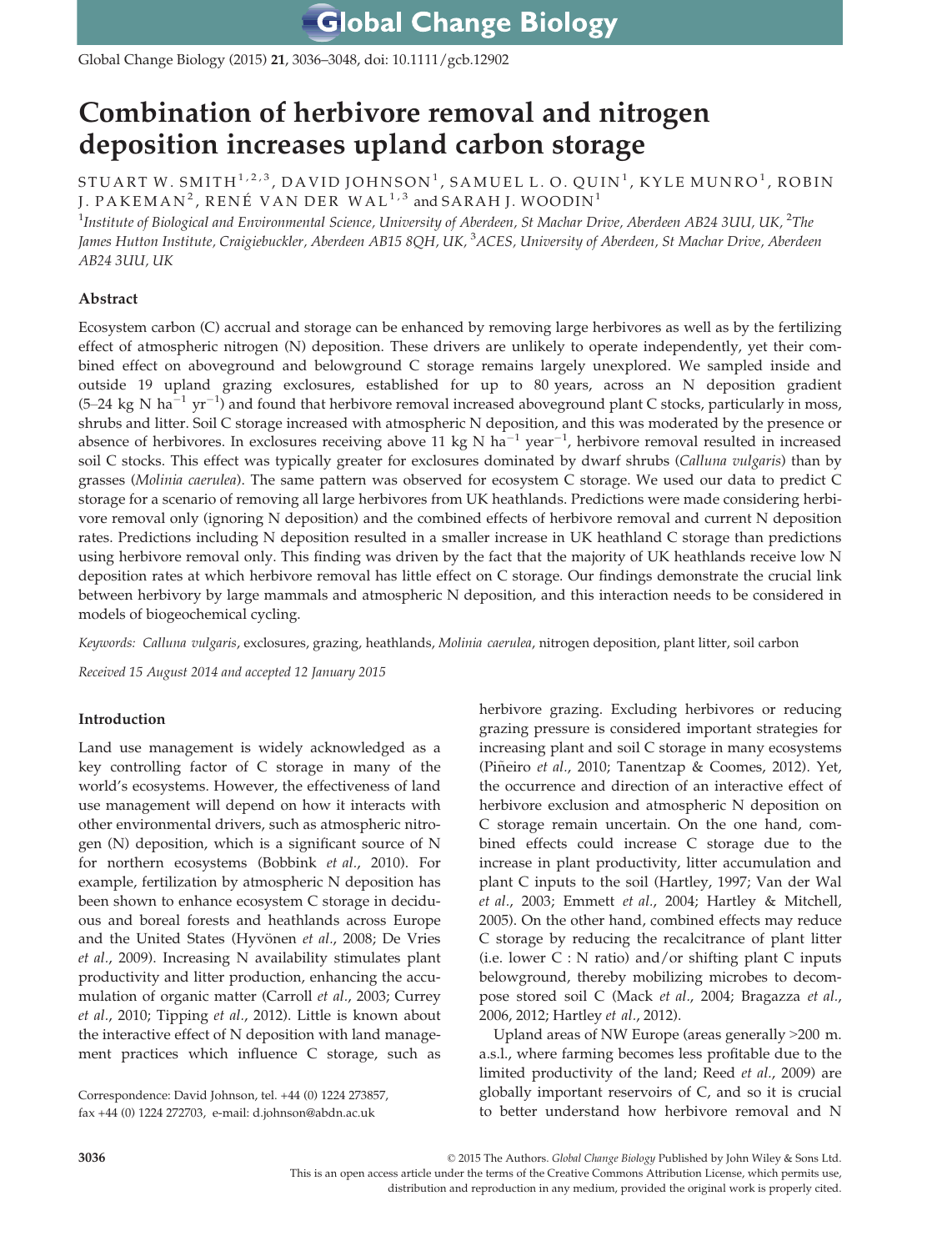deposition interact to affect C storage in these systems. Heather (Calluna vulgaris (L.) Hull)-dominated wet upland heathlands have high soil C concentrations (mean 284.9  $g C kg^{-1}$ ) and densities (mean 8.4 kg)  $C \text{ m}^{-2}$ ) in the top 15 cm of the soil profile, which need to be maintained to ensure long-term C storage (Emmett et al., 2010). The majority of the world's upland heath is found in the UK (1.9 million ha; Carey et al., 2008), and it covers a wide gradient in N deposition (Southon et al., 2013), thus presenting an ideal system to study the effects of N deposition on C storage. Upland heathlands are nutrient-limited systems and considered threatened by N deposition with a recommended critical load of 10–20 kg N ha<sup>-1</sup> year<sup>-1</sup> (Bobbink & Hettelingh, 2010). The critical load is defined as the threshold above which some change in a sensitive element of the environment (e.g. lichen or moss species abundance) is predicted to occur according to present knowledge. These systems are also extensively grazed by livestock (sheep and cattle) and deer, which exert greater impact on upland heath and coarse grass vegetation than all other herbivores (Albon et al., 2007). Across UK heathlands, there is uncertainty as to the long-term impact of recent declines in livestock numbers on C storage (Van der Wal et al., 2011).

There is growing interest in the impact of herbivore removal, N deposition and the relative abundance of shrub and graminoid species on the C balance of northern ecosystems (see Mack et al., 2004; Olofsson et al., 2009; Sjögersten et al., 2011; Gill, 2014). Net C storage in upland heathlands has been shown to be related to the abundance of the dwarf shrub C. vulgaris because this species has more recalcitrant plant litter compared to co-dominant graminoid species (Ward et al., 2007, 2013; Medina-Roldán et al., 2012; Quin et al., 2014). Elevated N deposition can result in a loss of C. vulgaris and an increase in grass species such as Molinia caerulea (L.) Moench in upland heathland (Ross et al., 2012; Southon et al., 2013). This change in species dominance is not a result of N addition alone, because C. vulgaris often remains a superior competitor for light at high N addition rates (Aerts et al., 1990; Power et al., 1998). Instead, if the C. vulgaris canopy is disturbed by herbivore grazing and there is high N availability, then grasses such as M. caerulea may take over, because they have a greater growth response to N (Hartley, 1997; Emmett et al., 2004; Hartley & Mitchell, 2005).

Changes in C and N cycling in wet upland heathlands are generally slow (i.e. detectable on a decadal timescale), yet the duration of exclosure experiments previously used to investigate these changes has typically been <10 years (Medina-Roldán et al., 2012; Tanentzap & Coomes, 2012; Smith et al., 2014a). Such limited exclosure duration reduces the likelihood of detecting significant differences in plant and soil C storage inside and outside exclosures; therefore, such experiments have not provided empirical evidence of an increase in long-term C pools in soil following the removal of herbivores from wet upland heathlands (Garnett et al., 2000; Ward et al., 2007; Medina-Roldán et al., 2012). By contrast, increases in soil C pools have been detected following N addition (Hyvönen et al., 2008; De Vries et al., 2009; Bragazza et al., 2012). C. vulgaris-dominated communities have not been studied across a sufficient range of N inputs to enable detection of the potential stimulatory effects of herbivore exclusion and N addition on soil C storage. Utilizing a spatial approach of studying herbivore removal across a 'natural' gradient of N deposition (see Stevens et al., 2004; Armitage et al., 2011) could elucidate the potential interactive effects of these factors on C storage in shrub- and grass-dominated upland heathlands.

In this study, we utilized established grazing exclosures in wet upland heathlands across the northern part of the UK (where most of this habitat is found). We surveyed both aboveground and belowground C stocks inside and outside long-term exclosures (ages ranging from 5 to 80 years) across a regional gradient of N deposition (5–24 kg N ha<sup>-1</sup> yr<sup>-1</sup>). We also accounted for regional variation in long-term climatic variables that potentially influence plant and soil C stocks. This approach enabled us to address the following questions: (1) Does exclusion of large herbivores (usually sheep) for up to 80 years affect plant and soil C stocks? (2) Does N deposition influence the response of C stocks to exclusion of herbivores, and if so, (3) what impact would herbivore removal from heathlands have on UK C stocks given current spatial patterns and rates of N deposition? Crucially, this study addresses whether greater consideration needs to be given to the potential interdependent effects of grazing management and N deposition on C storage in upland heathlands.

## Materials and methods

## Site selection and field surveying

Nineteen exclosures across upland areas of the UK were selected with similar characteristics (dominant plant species, major soil types, elevation, slope, aspect) across a gradient of modelled N deposition spanning 5–24 kg N ha<sup>-1</sup> year<sup>-1</sup> (Fig. 1; Table 1; Concentration-based Estimated Deposition (CBED) model using  $5 \times 5$  km grids accessed via [http://](http://www.apis.ac.uk/) [www.apis.ac.uk/](http://www.apis.ac.uk/); Smith et al., 2000). Exclosures were selected based on N deposition rates for 2011. While N deposition rates may have changed over the years the exclosures have been in place, the ranking of sites by their rates of N deposition has remained unchanged for over a decade (comparison between 2011 and 1996–1998; Wilcox test;  $W = 866$ ,  $P = 0.14$ ; Table 1).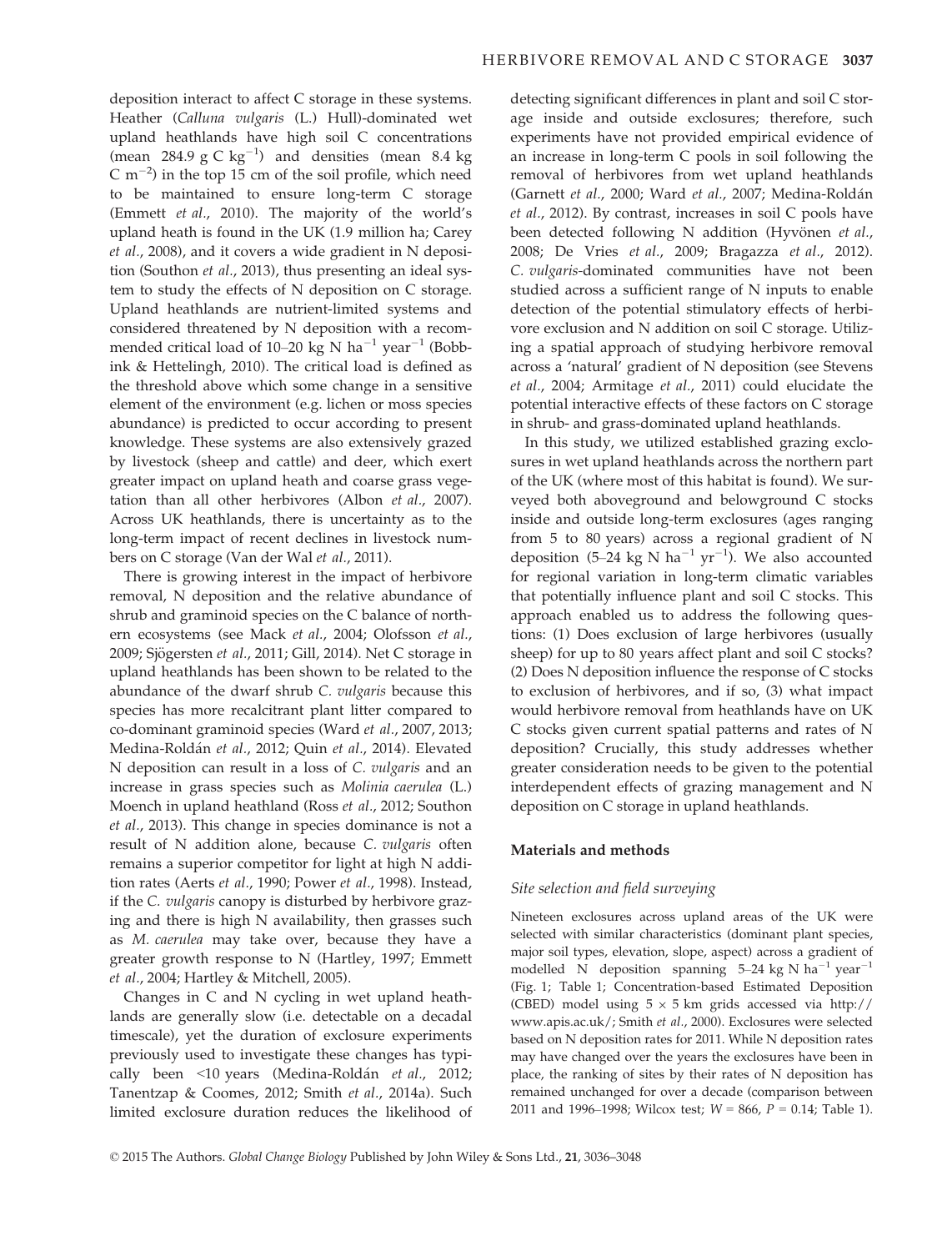# 3038 S. W. SMITH et al.

|                               | National                | N deposition<br>in $2011_{(1996/98)}$         |                |                 |                       | Functional<br>group<br>(dominant<br>species) |                                                                                          | Soil                                             |  |
|-------------------------------|-------------------------|-----------------------------------------------|----------------|-----------------|-----------------------|----------------------------------------------|------------------------------------------------------------------------------------------|--------------------------------------------------|--|
| Site                          | grid<br>$\rm reference$ | $(kg \text{ N} \text{ ha}^{-1})$<br>$yr^{-1}$ | Age<br>(years) | Altitude<br>(m) | Pellets<br>$(m^{-2})$ | Exclosure                                    | Grazed                                                                                   | Type<br>(association)                            |  |
| Ballogie                      | NO557935                | $20.6_{(17.8)}$                               | 7              | 180             | 0.02                  | Shrub<br>(Calluna<br>vulgaris)               | Shrub (Calluna<br>vulgaris)                                                              | Freely drained<br>iron podzol<br>(Countesswells) |  |
| Beinn Eighe                   | NG980626                | 8.0 <sub>(9.3)</sub>                          | 53             | 470             | 0.2                   | Shrub<br>(Calluna<br>vulgaris)               | Shrub (Calluna<br>vulgaris)                                                              | Peaty podzol<br>(Durnhill)                       |  |
| <b>Ben Lawers</b>             | NN611381                | $12.9_{(14.5)}$                               | 22             | 480             |                       | Shrub (Calluna<br>vulgaris)                  | Grass (Nardus<br>stricta)                                                                | Humus-iron<br>podzol (Strichen)                  |  |
| Bowland                       | SD625502                | $23.7_{(30.8)}$                               | 14             | 280             | $\qquad \qquad$       | Shrub<br>(Calluna<br>vulgaris)               | Grass (Molinia<br>caerulea-Nardus<br>stricta)                                            | Poorly drained<br>peat                           |  |
| Creag<br>Meagaidh<br>(plot C) | NN463867                | $7.3_{(7.8)}$                                 | 25             | 320             | $\boldsymbol{0}$      | Shrub<br>(Calluna<br>vulgaris)               | Shrub (Calluna<br>vulgaris)                                                              | Peaty podzol<br>(Kilodian)                       |  |
| Creag<br>Meagaidh<br>(plot D) | NN455859                | $7.3_{(7.8)}$                                 | 25             | 360             | 0.02                  | Shrub<br>(Calluna<br>vulgaris)               | Shrub (Calluna<br>vulgaris)                                                              | Peaty gleys<br>(Badanloch)                       |  |
| Crianlarich                   | NN350301                | $16.8_{(19.1)}$                               | 16             | 380             | 0.12                  | Grass<br>(Molinia<br>caerulea)               | Grass (Molinia<br>caerulea)                                                              | Peaty podzol<br>(Strichen)                       |  |
| Geltsdale                     | NY645580                | $16.5_{(19.2)}$                               | 15             | 240             |                       | Shrub<br>(Calluna<br>vulgaris)               | Grass (Molinia<br>caerulea)                                                              | Poorly drained<br>blanket bog peat               |  |
| Glen Clunie                   | NO139820                | $14.7_{(12.9)}$                               | 19             | 450             | 0.28                  | Shrub<br>(Calluna<br>vulgaris)               | Shrub (Calluna<br>vulgaris)                                                              | Peaty podzol<br>(Strichen)                       |  |
| Glen Finglas<br>(block B)     | NN529109                | $15.3_{(20.3)}$                               | 9              | 300             | 0.03                  | Grass<br>(Molinia<br>caerulea)               | Grass (Molinia<br>caerulea)                                                              | Humus-iron<br>podzol (Strichen)                  |  |
| Glen Finglas<br>(block C)     | NN483122                | $16.8_{(20.5)}$                               | 9              | 460             | 0.06                  | Grass<br>(Molinia<br>caerulea)               | Shrub/grass<br>(Calluna vulgaris-<br>Vaccinium<br>myrtillus-<br>Deschampsia<br>flexuosa) | Humus-iron<br>podzol (Strichen)                  |  |
| Glen Finglas<br>(block E)     | NN515141                | $15.3_{(20.3)}$                               | 9              | 330             | 0.04                  | Shrub<br>(Calluna<br>vulgaris)               | Grass (Molinia<br>caerulea)                                                              | Humus-iron<br>podzol (Strichen)                  |  |
| Glen Loy                      | NN093837                | $8.1_{(10.4)}$                                | 80             | 280             | 0.03                  | Shrub<br>(Calluna<br>vulgaris)               | Grass (Molinia<br>caerulea)                                                              | Peaty podzol<br>(Kilodian)                       |  |
| Glen Shee                     | NO125725                | $12.9_{(13.4)}$                               | 19             | 440             | 0.06                  | Shrub<br>(Calluna<br>vulgaris)               | Shrub (Calluna<br>vulgaris)                                                              | Humus-iron<br>podzol (Stirchen)                  |  |
|                               | NO675799                | $17.5_{(18.7)}$                               | 7              | 310             | 0.25                  |                                              |                                                                                          |                                                  |  |

Table 1 Exclosure locations (UK national grid reference), atmospheric nitrogen deposition for 2011 (1996–1998 subscript in parenthesis\*), exclosure age, altitude, pellet density outside exclosures, dominant plant functional group and species inside and outside exclosures, and soil type and association. Ben Lawers, Bowland and Geltsdale were sampled in 2011 (see Quin et al., 2014), and pellet densities were not measured; all other sites were sampled in 2012

© 2015 The Authors. Global Change Biology Published by John Wiley & Sons Ltd., 21, 3036–3048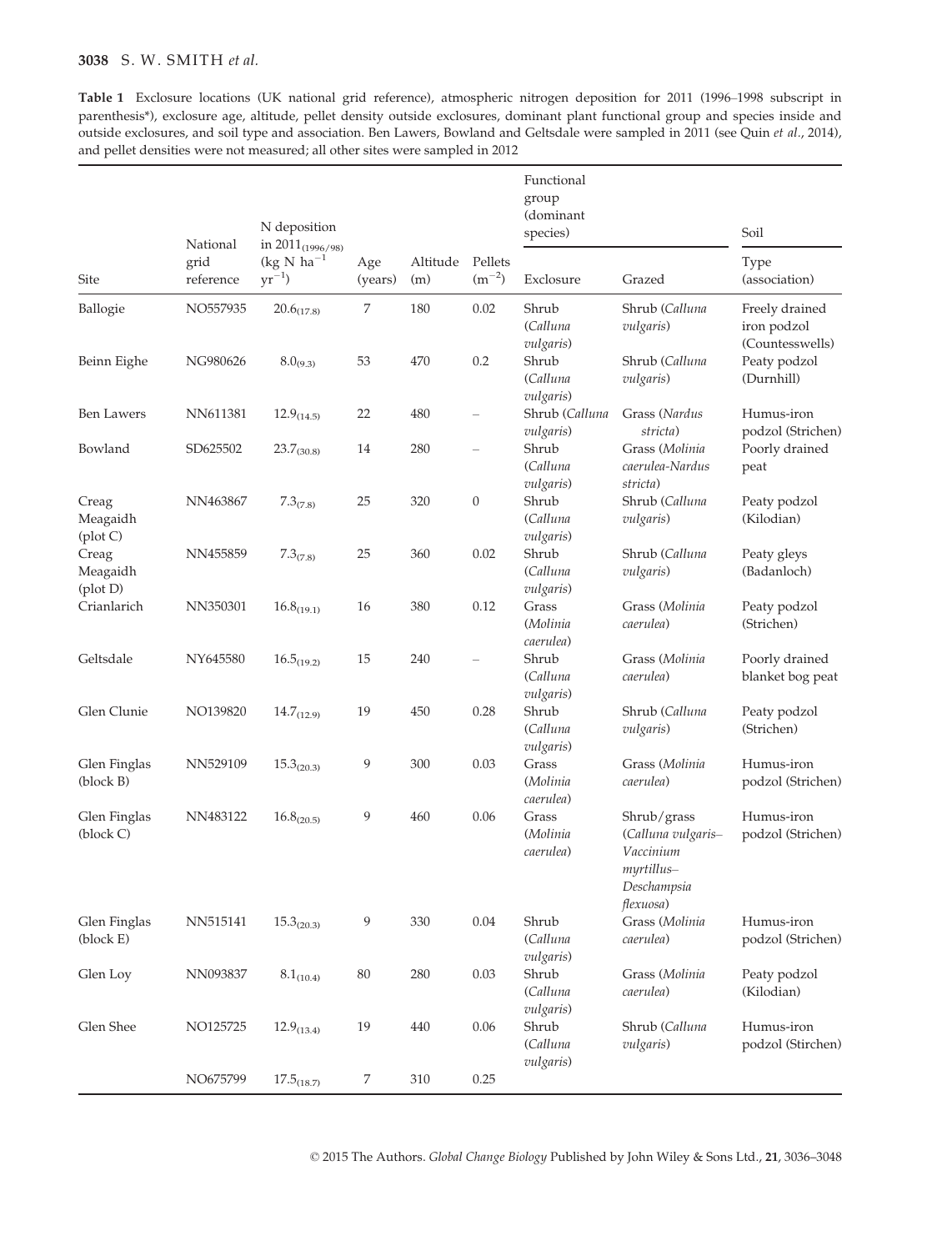|                                      | National          | N deposition<br>in $2011_{(1996/98)}$ |                |                 |                       | Functional<br>group<br>(dominant<br>species)                               |                                                                                         | Soil<br>Type<br>(association)                            |  |
|--------------------------------------|-------------------|---------------------------------------|----------------|-----------------|-----------------------|----------------------------------------------------------------------------|-----------------------------------------------------------------------------------------|----------------------------------------------------------|--|
| Site                                 | grid<br>reference | $(kg N ha^{-1})$<br>$yr^{-1}$ )       | Age<br>(years) | Altitude<br>(m) | Pellets<br>$(m^{-2})$ | Exclosure                                                                  | Grazed                                                                                  |                                                          |  |
| Glensaugh<br>(MOORCO)                |                   |                                       |                |                 |                       | Shrub<br>(Calluna<br>vulgaris)                                             | Shrub/grass<br>(Calluna<br>vulgaris-Vaccinium<br>myrtillus-<br>Deschampsia<br>flexuosa) | Peaty podzol<br>(Strichen)                               |  |
| Glensaugh<br>(Strathfinella<br>Hill) | NO677780          | $17.5_{(18.7)}$                       | 21             | 270             | 0.18                  | Shrub<br>(Calluna<br>vulgaris)                                             | Shrub/grass<br>(Calluna<br>vulgaris-Vaccinium<br>myrtillus-<br>Deschampsia<br>flexuosa) | Freely drained<br>iron podzol<br>(Strathfinella)         |  |
| Invercauld                           | NO165946          | $12.2_{(11.7)}$                       | 7              | 520             | 0.02                  | Shrub<br>(Calluna<br>vulgaris)                                             | Shrub (Calluna<br>vulgaris)                                                             | Peaty podzol<br>(Arkaig)                                 |  |
| Invernaver                           | NC694616          | $5.3_{(6.9)}$                         | 34             | 60              | 0.22                  | Shrub<br><i>(Juniperus)</i><br>communis<br>subsp.<br>nana-Salix<br>repens) | Shrub (Dryas<br>octopetala)                                                             | Freely drained<br>Calcareous<br>regosol<br>(Fraserburgh) |  |
| Loch na Lairigie NN593412            |                   | $14_{(17.1)}$                         | 12             | 550             | 0.12                  | Grass<br>(Molinia<br>caerulea)                                             | Grass (Molinia<br>caerulea)                                                             | Peaty podzols<br>(Garlie)                                |  |

\*1996–1998 N deposition data provided by Ron Smith, Centre for Ecology & Hydrology, Edinburgh, UK.

Upland exclosures (averaging 352 m. a.s.l.) were chosen to represent northern wet heathland plant communities dominated by the dwarf shrub C. vulgaris or the grass M. caerulea (Table 1). These communities were associated with organic soils, including blanket peats, peaty gleys/podzols and humus-iron podzols, with soil C concentrations ranging from 4 to 50% to a depth of 15 cm (Table 1; [www.soils-scot](http://www.soils-scotland.gov.uk)[land.gov.uk\)](http://www.soils-scotland.gov.uk). One site (Invernaver) differed from the others in that the exclosure was dominated by Juniperus communis subsp. nana (Hook.) Syme. (Table 1). The site was retained, however, as J. communis subsp. nana often coexists with C. vulgaris, and both species respond similarly to N fertilization (McGowan et al., 1998). The exclosures ranged in age from 7 to 80 years (Table 1) and had typically been erected to exclude sheep from vegetation, although the fencing equally prohibited access by red deer (Cervus elaphus), cattle and, at many exclosures, rabbits (Oryctolagus cuniculus) and mountain hares (Lepus timidus) (Table S1).

Selection of the sampling area within exclosures and adjacent grazed areas was based on vegetation being representative of the area, typically C. vulgaris or M. caerulea-dominated communities (Table 1). Both inside and outside exclosures, the final sampling area was selected following random cardinal directions stratified within the representative dominant vegetation type. The sampling area for the grazed vegetation was a maximum distance of 30 m from the exclosure sampling area to minimize variation in microclimate and edaphic conditions. The grazed sampling area was always a minimum distance of 5 m from the fence-line to avoid sampling vegetation that is intensely disturbed or grazed by herbivores at the exclosure boundary. At sites with multiple exclosures, an individual exclosure was only sampled if it was a minimum distance of 5 km from another sampled exclosure to reduce spatial covariation in environmental variables (e.g. N deposition, rainfall and temperature). In instances when there were multiple exclosures within a 5 km radius, exclosures were selected at random, after excluding any which differed significantly from selection criteria outlined above. At four sites, the exclosures were part of mountain shrubland and woodland restoration projects and contained tree seedlings that were <0.5 m tall (Ben Lawers, Creag Meagaidh exclosures C and D and Loch na Lairige; Table 1). Within these exclosures, it was not possible to differentiate between natural tree regeneration and planted trees. However, total tree seedling densities were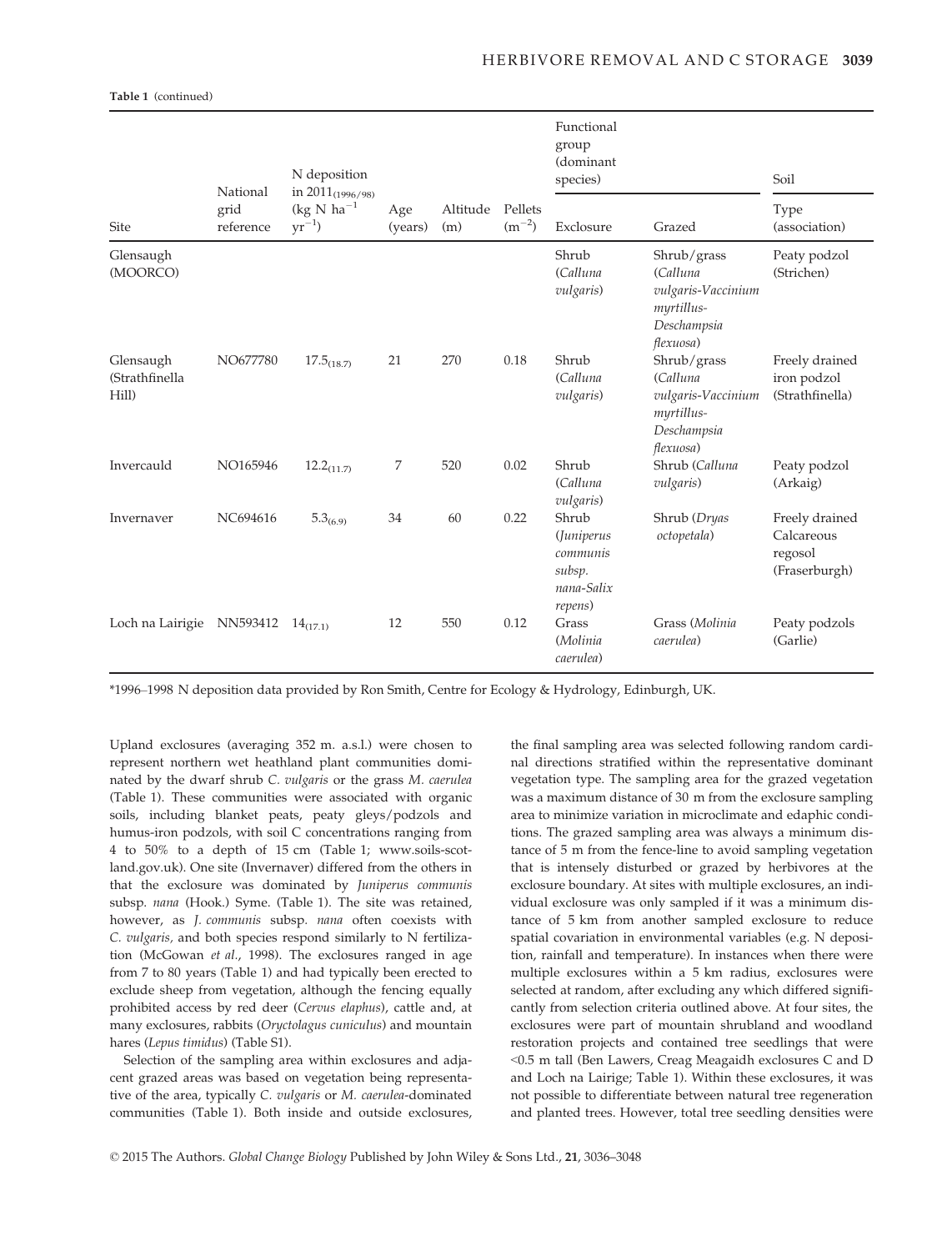

Fig. 1 Surveyed exclosure locations across the UK uplands in relation to spatial variation in total atmospheric N deposition (2011; [http://pollutantdeposition.defra.gov.uk/pollutant-maps\)](http://pollutantdeposition.defra.gov.uk/pollutant-maps). A total of 15 locations are shown; at three locations, two or three exclosures, approximately 5 km apart, were surveyed ( $n = 19$ ).

low, averaging 0.22 seedlings  $m^{-2}$  (ranging from 0.003 to 0.58 trees  $m^{-2}$ ) across only four exclosures, in which plant communities were still dominated by C. vulgaris and M. caerulea (Mardon, 2003; Carline et al., 2005). Therefore, trees were not included in the ecosystem C inventory and due to their low density and immaturity tree seedlings would not have significantly influenced C estimates in this study. All sampled locations and the total area of each sampled exclosure were recorded at each site (Table 1; Table S1).

Sampling was undertaken between May and July in 2010 and 2011, with each site being sampled on a single day. Prior to sampling an exclosure, two  $10 \times 10$  m areas, one inside and the other outside the exclosure, were marked out and all sheep and deer pellets were counted as an estimate of relative grazing intensity (Gilbert et al., 2012) inside and outside the exclosure (Table 1). Before collecting plant and soil samples, the maximum height of vegetation was recorded at three randomly selected areas within each  $10 \times 10$  m area (Barthram, 1986). Faecal pellet density and maximum plant height were not recorded for the three sites sampled in 2011 (Fig. 1). These measures showed that the presence of large herbivores maintained a lower sward height of 36.7 cm compared to 51.2 cm inside exclosures (paired *t*-test;  $t = 4.39$ ,  $df = 15$ ,  $P < 0.001$ ) and that fences excluded herbivores (sheep and deer) effectively; pellet densities averaged 0.1 pellets  $m^{-2}$  outside exclosures compared to 0.0005 pellets  $m^{-2}$  inside exclosures ( $\approx$ 1 pellet recorded in one exclosure) (generalized linear model;  $\chi^2$  = 137.8, df = 1,30, P < 0.001; Table S1). Both vegetation height and pellets were explored as variables explaining plant and soil C stocks.

Plant and soil samples were collected at random coordinates within each  $10 \times 10$  m sampling area. To determine plant C stocks, live aboveground plant material was destructively sampled within a  $0.5 \times 0.5$  m area. Due to high densities of litter within exclosures at some sites, a smaller  $0.1 \times 0.1$  m area of litter (within the live aboveground plant sample area) was collected down to the soil surface. As some exclosures were small <100  $m<sup>2</sup>$  (Table S1) or part of restoration projects, multiple vegetation samples were not collected. Belowground C stocks comprising combined soil and roots to a depth of 15 cm (hereafter referred to as soil C) were determined from 3 replicate soil cores collected directly below the sampled vegetation using a 4.2-cm-diameter corer. Depths of soil horizons were measured in situ prior to the soil samples being taken, while moisture content was determined gravimetrically by drying at 80 °C. All vegetation samples and soil cores were kept in an ice-filled cool box and then stored at 4 °C prior to sorting, typically within 3 days.

Aboveground plant material was separated into the following functional groups: dwarf shrubs (woody species: e.g. C. vulgaris, J. communis subsp. nana and Erica tetralix), graminoids (predominately Poaceae with some Cyperaceae), mosses (bryophyte species: e.g. Hylocomium splendens and Hypnum jutlandicum), forbs (dicotyledonous herbaceous species), ferns and lichens (combined) and plant litter. Ferns and lichens were only found at 4 of 19 sites and accounted for <1%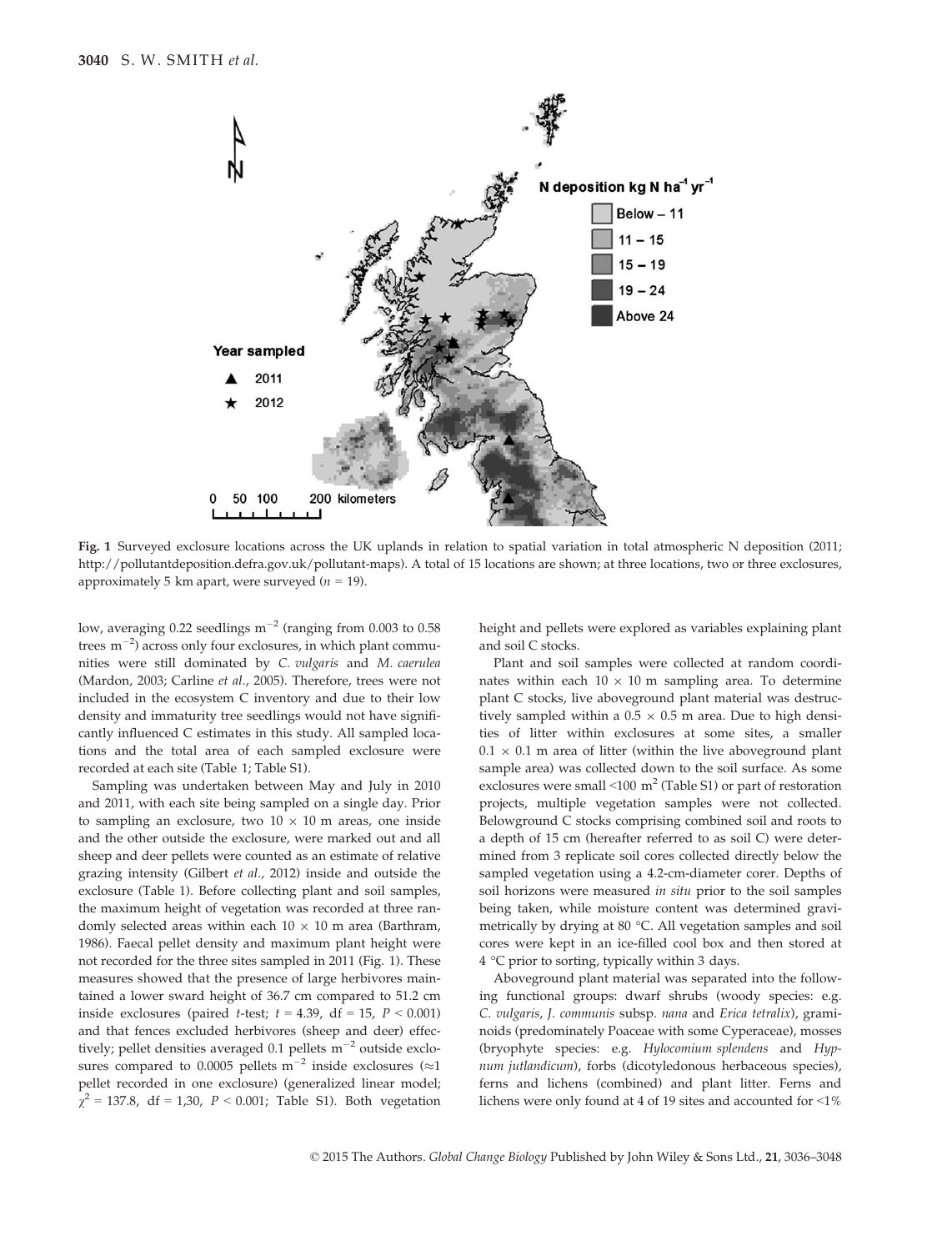of the plant community biomass on average and were therefore omitted from further data analysis. All aboveground biomass was oven-dried for 48 h at 80  $^{\circ}$ C and weighed ( $\pm$ 0.01 g). Soil cores were separated into fermentation (plant fibres visible but starting to break down), organic (the remaining organic and humus horizon with organic structures becoming indiscernible) and mineral (low organic matter content) horizons. Samples from each horizon were weighed wet, ovendried for 48 h at 105 °C and reweighed dry  $(\pm 0.01 \text{ g})$  to determine volumetric soil water content (g  $H_2O$  cm<sup>-3</sup> dry soil). At each site, replicate soil samples from each horizon were pooled within exclosure and within grazed area for chemical analysis. Each plant functional group present inside and outside exclosures at each site was analysed separately. The N and C contents of plant functional groups and soil horizons were determined by homogenizing samples with a steel ball mill (Retsch GmbH, Haan, Germany; Smith et al., 2013) to generate a standard 5 mg subsample for elemental analysis (Carlo-Erba NA 1500 Series 2, USA).

Aboveground plant C stocks (kg C  $m^{-2}$ ) were determined by multiplying plant biomass by its C concentration (%) divided by the sampled area. Soil C stocks represent the mean of three replicate cores; however, 21 of 114 soil cores were <15 cm in depth due to indurated mineral horizons or poor cohesion of soils with high moisture contents. For these cores, soil depth and bulk density of the lower horizon within the core were extrapolated to 15 cm and estimated C stocks adjusted accordingly. A volume-based measure of soil C stocks (to a depth of 15 cm) was calculated from soil bulk density (without stones >1 mm), core volume and carbon concentration and scaled to kg C  $m^{-2}$ .

#### Climate and N deposition data

To determine the potential effect of climatic conditions on plant and soil C stocks and investigate climate covariation with rates of N deposition and duration of herbivore exclusion, long-term gridded climate data  $(5 \times 5 \text{ km})$  were obtained for each site from Met Office UKCP09 databases (available via [www.metoffice.gov.uk](http://www.metoffice.gov.uk)). The spatial resolution of climatic data at  $5 \times 5$  km was the same as total atmospheric N deposition (CBED modelled N data). Long-term climatic data (1961–2006) were used because they are significant predictors of plant productivity and microbial composition and activity, and therefore likely influence plant and soil C stocks (Prentice et al., 2011; De Vries et al., 2012). Climatic variables included mean growing season length (period after 1st July when daily mean temperature  $>5$  °C for more than five consecutive days); growing degree days (the day-by-day sum of the mean number of degrees by which air temperature is more than 5.5 °C); and average annual rainfall (1981–2010) and values for each site are in Table S1.

#### Statistical analysis

The effect of herbivore exclusion, exclosure age, N deposition rate and climatic variables on plant and soil C stocks and N concentrations in plant shoots and litter was explored using linear mixed-effect models with residual maximum likelihood estimations (REML) in R, lmer package (version 2.10.1, R Development Core Team, 2009; Bates & Maechler, 2010). Multiple fixed variables were explored in all models using the following sequence: exclosure treatment, exclosure age (modelled by the interaction term exclosure treatment  $\times$  exclosure age), N deposition and climatic variables (growing season length, degree days and mean annual rainfall) and the interaction between exclosure treatment and N deposition. The total variance explained was estimated from the  $R^2$  of the relationship between the actual data and model-predicted values and is a measure of goodness of fit for mixed models (De Vries et al., 2012). In addition, we used separate linear mixed-effect models to correlate litter C against the C stocks in the various functional groups of plants using the covariance structure in the model. There was no significant relationship between N deposition and rainfall. The random structure was defined as site to account for the paired sampling design (inside and outside exclosures at each site). The final models were simplified following Akaike's Information Criterion (AIC) and only retained factors found to be significant in chisquared likelihood ratio deletion tests (LRTs) (Pinheiro & Bates, 2000). Once the final model was reached, the significance of each term was assessed by removing it from the simplified model and performing LRTs. To obtain goodness of fit for our mixed models, we calculated the  $R^2$  of the linear regression between the actual data and model-predicted values (De Vries et al., 2012). The plant functional group 'forbs' was a minor component of total plant C stocks (averaged ~1% of total plant C stocks) and was included in the total plant C analysis but was not analysed statistically as an individual functional group. All means are presented with standard errors (mean  $\pm$  SE).

#### Estimating heathland C storage across the UK

We determined the combined effects of herbivore removal and current rates of N deposition on potential C storage for all UK heathlands defined here as dwarf shrub communities, dominated by C. vulgaris and other ericaceous species with a peat depth <0.5 m (Carey et al., 2008; Emmett et al., 2010). We combined the area of UK heathland (land cover map from Countryside Survey 2007 using  $1 \text{ km}^2$  grids as a basis; Morton et al., 2011) and total atmospheric N deposition (CBED modelled N data) in a geographic information system (GIS) package (ESRI $^{\circ}$  ArcGISTM 9.3). Individual patches of heathland in the UK (Morton et al., 2011) were assigned an average total N deposition rate derived from CBED modelled values within a 5 km radius of each heathland patch. Only heathland areas within the N deposition range of this study (5–24 kg N ha<sup>-1</sup> yr<sup>-1</sup>) were used, comprising 1.81 million ha which is 94.7% of total heathland area in the UK (Fig. S1 ). We subtracted the ecosystem (i.e. the sum of soil and plant C stocks) and total soil C stocks inside exclosures from outside exclosures at each site across the N deposition gradient, and generated a linear equation describing the relationship between the difference (either negative or positive) in C stock  $(t \ ha^{-1})$  between grazed systems and those from which large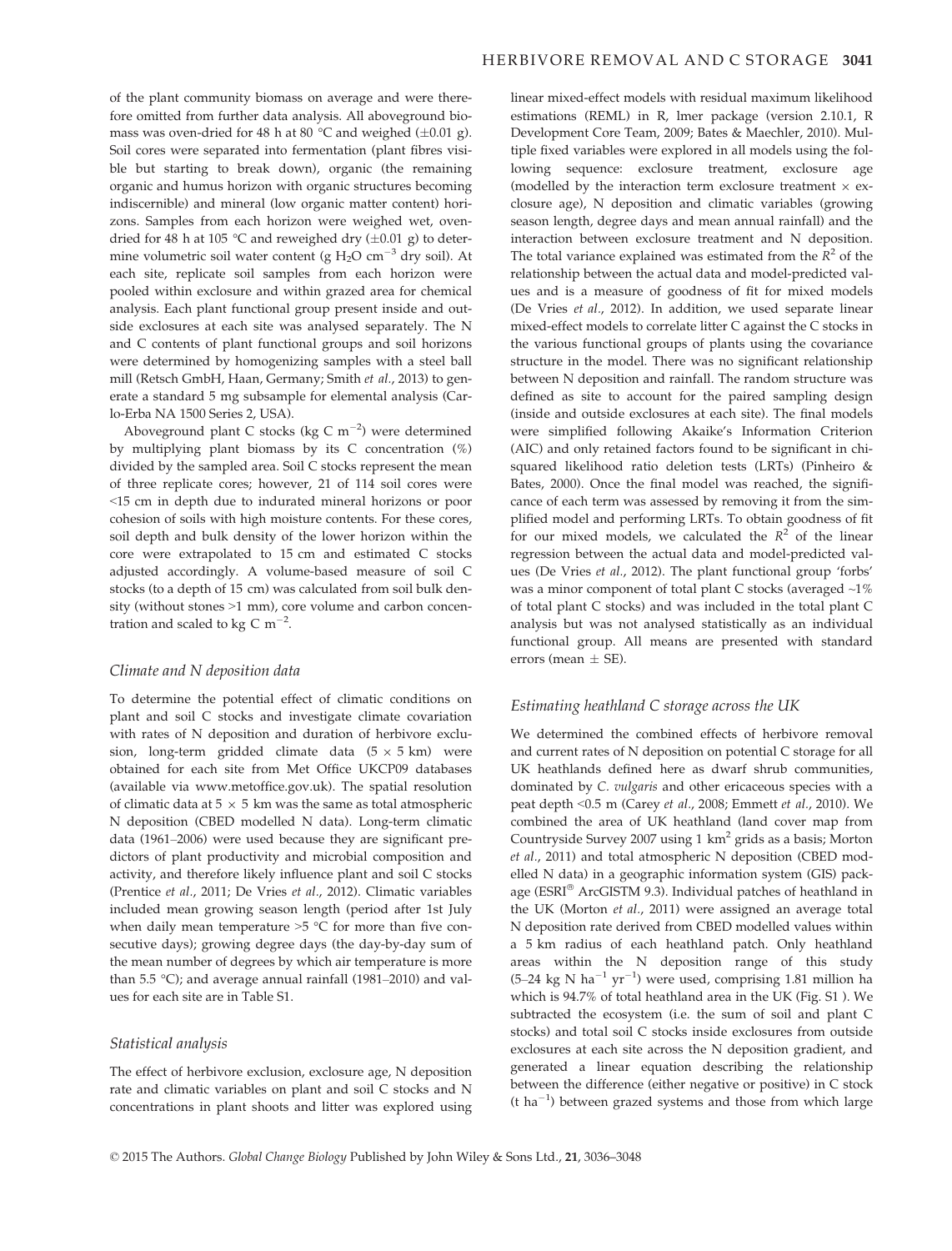herbivores had been removed, and N deposition rate. We used this equation to derive the difference in C stock for each heathland patch across the UK, according to the N deposition rate received by that patch. For each heathland patch, the predicted difference in C stocks as a consequence of grazing removal was multiplied by the land area of the patch. Finally, we summed these values to generate single national values that quantified the net effect of removing large herbivores on both ecosystem and total soil C storage. To compare the effect of including N deposition against excluding it, we repeated the process of upscaling but ignored N deposition effects by applying the overall mean differences in C storage between grazed and exclosed ecosystem and total soil C storage to all the UK heathland patches.

## Results

## Effects of exclusion of large herbivores on plant and soil C stocks

Excluding large herbivores significantly increased aboveground plant C storage from  $0.87 \pm 0.09$  kg C  $m^{-2}$  in grazed plant communities to  $1.61 \pm 0.22$ kg C m<sup> $-2$ </sup> inside exclosures. The greater amount of litter, shrub and moss C stocks contributed to the total increase in plant C stocks in exclosures, while C stocks in grasses were not significantly affected by herbivore exclusion (Fig. 2; Table 2). On average, shrub C stocks were 55.8% greater within exclosures compared to grazed communities, litter C stocks were 52% greater and moss C stocks were 8.1% greater while there was a nonsignificant reduction of  $-17.3\%$  in C stocks in grasses (Fig. 2) in response to exclusion of grazing. Shrub C stocks were the only plant functional group correlated (positively) with litter C stocks (mixed-effect model;  $X^2(1) = 24.58$ ,  $P < 0.001$ ), explaining 62.6% of the variation in both grazed and ungrazed plant communities. Therefore, litter C stocks are likely to be derived primarily from shrubs. The effect of exclosures on plant C stocks was due to an accumulation of plant biomass and litter (Table 2): the C concentrations of plant functional groups were unaffected by exclosures (data not shown). Neither total plant nor functional group C stocks increased with duration of herbivore exclusion (Table 2). In fact, the only observed effect of exclosure age was a decrease in grass tissue N concentration with increasing years of herbivore exclusion (Table 3).

In contrast to the differences observed in total aboveground plant C, excluding large herbivores had little overall effect on total soil C storage (soil plus roots, to 15 cm depth), which averaged  $8.32 \pm 0.87$ kg C m<sup>-2</sup> inside exclosures and 7.85  $\pm$  0.64 kg C m<sup>-2</sup> under grazed communities across all sites (Fig. 2). Although this small effect was statistically significant,



Fig. 2 Aboveground plant (a) and soil (b) carbon stocks in paired grazed (open) and exclosed (grey) habitats  $(\pm$ SEM). Asterisks indicate significant difference between grazed and exclosed habitats ( $P < 0.05$ ; Table 2). Note difference in the scales of the Y axes.

actual differences in soil C between grazed and ungrazed vegetation depended far more strongly on N deposition, as described below. Total aboveground plant C was not correlated with total soil C or any individual soil horizon C pool (data not shown). Total and individual soil horizon C and N concentrations, bulk density and soil moisture content did not significantly differ between exclosures and grazed areas (data not shown). There was an apparent difference in the distribution of soil C stocks within the soil profile; a greater proportion of the total soil C stock was found within the mineral horizon inside exclosures compared to adjacent grazed areas (Fig. 2; Table 2). This was because the depth of the overlying fermentation and organic horizons inside exclosures was reduced by 8% on average compared to grazed areas (Fig. S2; mixed-effect model;  $X^2 = 5.93$ ,  $df = 1$ ,  $P = 0.015$ , resulting in the inclusion of a greater depth of mineral soil at the bottom of these cores. Importantly, this reduction in upper soil horizon depth in exclosures did not alter total soil C storage, primarily due to the large variability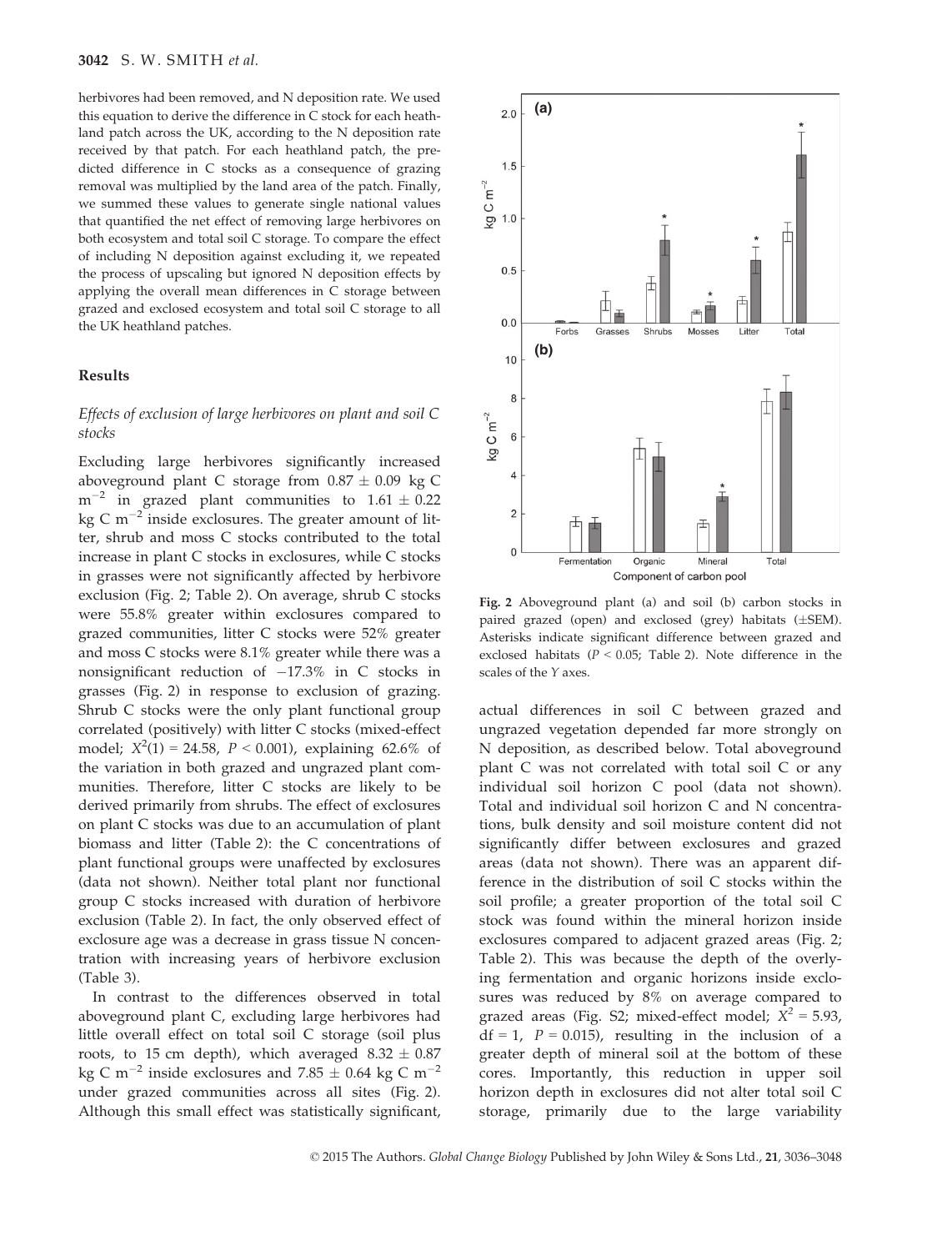| <b>Table 2</b> Effect of grazing exclosures, N deposition rate, exclosure age and mean annual rainfall on aboveground plant carbon (C) |  |
|----------------------------------------------------------------------------------------------------------------------------------------|--|
| stocks (total, litter, shrub, grass and moss), soil C stocks (total, fermentation, organic and mineral horizons; including roots) and  |  |
| ecosystem C stocks (plant and soil combined)                                                                                           |  |

|                                    | Total C    |          |       | Total biomass |          | Litter C |          |          | ShrubC |            |          | Grass C |            |          | Moss C  |            |          |       |
|------------------------------------|------------|----------|-------|---------------|----------|----------|----------|----------|--------|------------|----------|---------|------------|----------|---------|------------|----------|-------|
| Plant                              | $\gamma^2$ | $df$ $P$ |       | $\gamma^2$    | $df$ $P$ |          | $\chi^2$ | $df$ $P$ |        | $\gamma^2$ | $df$ $P$ |         | $\gamma^2$ | $df$ $P$ |         | $\gamma^2$ | $df$ $P$ |       |
| Exclosure                          | 10.43      |          | 0.001 | 10.67         |          | 0.001    | 9.17     |          | 0.002  | 8.28       |          | 0.004   |            |          |         | 10.11      |          | 0.001 |
| Exclosure age                      |            |          |       |               |          |          |          |          |        |            |          |         |            |          |         |            |          |       |
| N deposition                       | -          |          |       |               |          |          |          |          |        |            |          |         |            |          |         | 11.53      |          | 0.007 |
| N deposition $\times$<br>exclosure |            |          |       |               |          |          |          |          |        |            |          |         |            |          |         | 7.48       |          | 0.006 |
| Total rainfall                     | 6.12       |          | 0.013 | 6.51          |          | 0.011    | 5.57     |          | 0.018  | 3.57       |          | 0.059   | 13.08      |          | < 0.001 |            |          |       |
| Total variance<br>explained $(\%)$ | 33.13      |          |       | 40.4          |          |          | 30.47    |          |        | 65.89      |          |         | 54.22      |          |         | 80.77      |          |       |

|                                    | Total      |    |         | Fermentation |    | Organic |            |    | Mineral |            |    | Ecosystem C |            |    |                |
|------------------------------------|------------|----|---------|--------------|----|---------|------------|----|---------|------------|----|-------------|------------|----|----------------|
| Soil C                             | $\gamma^2$ | df | P       | $\gamma^2$   | df | P       | $\gamma^2$ | df | P       | $\gamma^2$ | df | P           | $\gamma^2$ | df | $\overline{P}$ |
| Exclosure                          | 3.87       |    | 0.049   |              |    |         |            |    |         | 8.14       |    | 0.004       | 0.97       |    | 0.32           |
| Exclosure age                      |            |    |         |              |    |         |            |    |         |            |    |             |            |    |                |
| N deposition                       | 17.87      |    | < 0.001 | 3.65         |    | 0.056   | 11.13      |    | < 0.001 |            |    |             | 14.21      |    | < 0.001        |
| N deposition $\times$<br>exclosure | 6.11       |    | 0.013   |              |    |         |            |    |         |            |    |             | 3.78       |    | 0.052          |
| Total rainfall                     |            |    |         |              |    |         |            |    |         |            |    |             | 3.14       |    | 0.076          |
| Total variance<br>explained $(\%)$ | 94.37      |    |         | 75.9         |    |         | 83.9       |    |         | 50.58      |    |             | 91.85      |    |                |

Models have been simplified to retain significant terms following likelihood ratio deletion tests (LRTs). The total variance explained is a measure of goodness of fit for mixed models, estimated from the  $R^2$  of the relationship between the actual data and model-predicted values (De Vries et al., 2012). For each factor, chi-square values ( $X^2$ ), associated degrees of freedom (df) and P-values describe the effect of removing a factor from the final simplified model. Dashes indicate factors that were removed from the initial model.

Table 3 Effect of grazing exclosures and N deposition rate on N concentrations (%) in plant functional groups (litter, shrub, grass and moss) and soil horizons (fermentation, organic and mineral)

|                                        | Litter                                              |                                                | Shrub                                          |                                             | Grass |                  |              | <b>Moss</b>    |                  |          |    |                |
|----------------------------------------|-----------------------------------------------------|------------------------------------------------|------------------------------------------------|---------------------------------------------|-------|------------------|--------------|----------------|------------------|----------|----|----------------|
| Plant $\%$ N                           | $\chi^2$                                            | df                                             | $\boldsymbol{P}$                               | $\chi^2$                                    | df    | $\boldsymbol{P}$ | $\chi^2$     | df             | $\boldsymbol{P}$ | $\chi^2$ | df | $\overline{P}$ |
| Exclosure<br>Exclosure age             | $\overline{\phantom{m}}$                            |                                                |                                                |                                             |       |                  | 3.96<br>8.07 | -1<br>-1       | 0.047<br>0.005   |          |    |                |
| N deposition                           | 11.19                                               |                                                | < 0.001                                        |                                             |       |                  |              |                |                  | 6.74     |    | 0.013          |
| N deposition $\times$<br>exclosure     |                                                     |                                                |                                                |                                             |       |                  |              |                |                  |          |    |                |
| Total rainfall<br>$\%N$<br>$C:N$ ratio | $1.41 \pm 0.06$<br>$32.54 \pm 0.24$                 | $0.97 \pm 0.06$<br>$54.06 \pm 3.26$            | $1.30 \pm 0.04$<br>$36.02 \pm 1.10$            | 2.40<br>$1.22 \pm 0.06$<br>$40.43 \pm 1.82$ | 1     | 0.121            | 7.69         | $\overline{1}$ | 0.006            |          |    |                |
| Soil N<br>%N<br>$C: N$ ratio           | Fermentation<br>$1.45 \pm 0.09$<br>$23.67 \pm 1.05$ | Organic<br>$1.34 \pm 0.11$<br>$20.91 \pm 0.09$ | Mineral<br>$0.40 \pm 0.07$<br>$20.90 \pm 1.34$ |                                             |       |                  |              |                |                  |          |    |                |

Models have been simplified retaining significant terms following likelihood ratio deletion test (LRTs). For each factor, chi-square values  $(X^2)$ , associated degrees of freedom (df) and P-values describe the effect of removing a factor from the final simplified model. Plant and soil N concentrations (%) and C : N quotients (means  $\pm$  1 SE) are shown for the average of ungrazed and grazed habitats across all sites. Dashes indicate factors that were removed from the initial model.

within the organic horizons in exclosures  $(4.97 \pm 0.75 \text{ kg C m}^{-2})$ ; mean  $\pm$  SE) and under grazed communities  $(5.39 \pm 0.55 \text{ kg C m}^{-2})$ . Older

exclosures did not accrue more soil C, even given the wide range of exclosure ages including many several decades old (Table 1).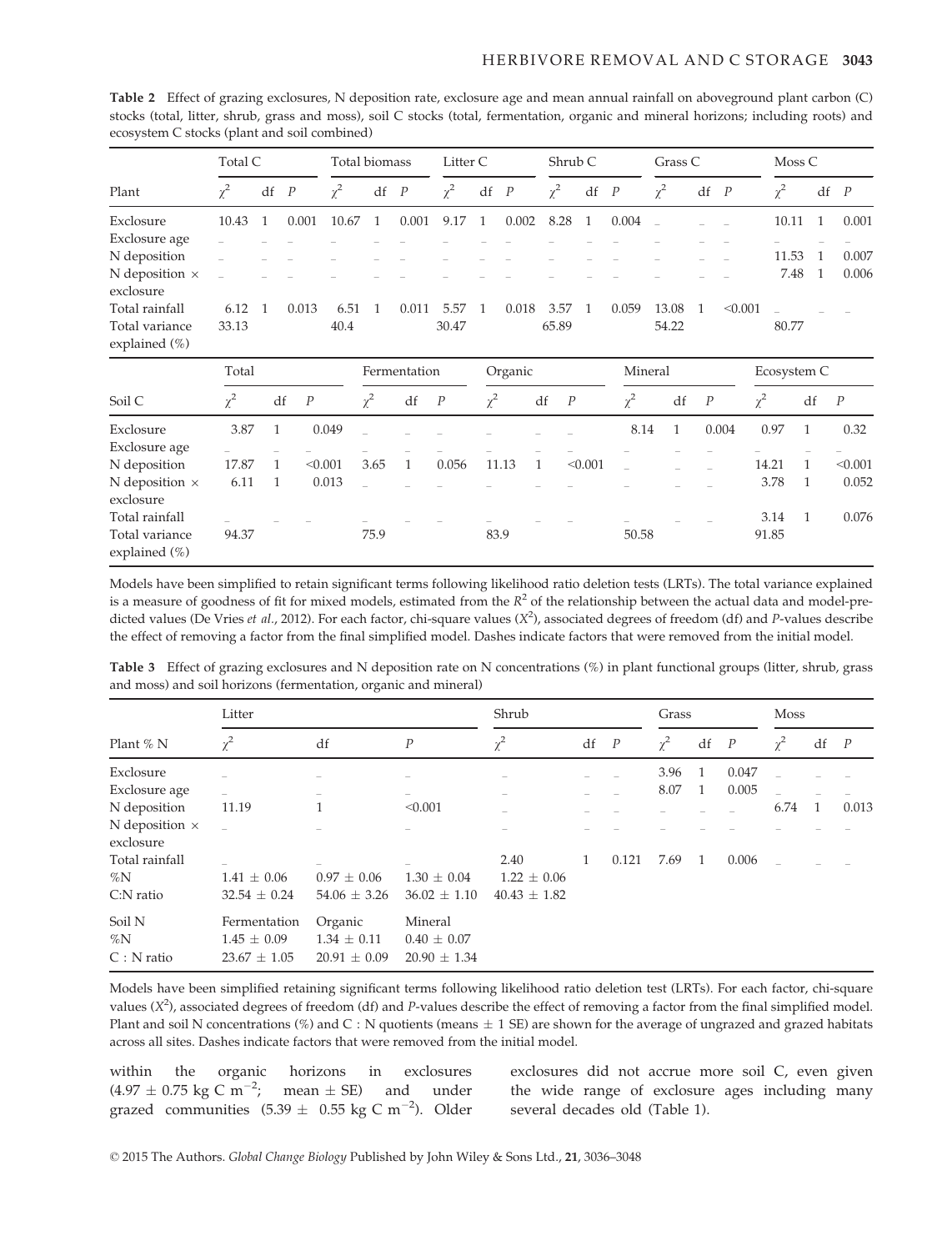

Fig. 3 Total aboveground plant (a), moss (b), total soil (c) and ecosystem (combined plant and soil) (d) carbon stocks in paired grazed (white symbols) and exclosed (grey symbols) habitats in relation to N deposition; linear model fits for grazed communities are shown with a dashed line and exclosures with a solid line. The difference in total aboveground plant (e), moss (f), total soil (g) and ecosystem (h) carbon stocks, between grazed and exclosed habitats in relation to N deposition. The solid line is the fitted linear relationship for all sites, and symbols represent dominant exclosure vegetation types; Calluna vulgaris in black, Molinia caerulea in white and Juniperus communis subsp. nana in grey. The dotted line represents no difference between grazed and exclosed plant and soil carbon stocks.

Overall, removing herbivores increased ecosystem C storage to 10.01  $\pm$  0.96 kg C m<sup>-2</sup> compared to adjacent grazed areas  $8.74 \pm 0.68$  kg C m<sup>-2</sup> (Fig. 3d,h), an effect which was driven by an interaction with N deposition. Positive effects of herbivore removal on C stocks were generally greater for exclosures dominated by shrub species C. vulgaris and J. communis subsp. nana (>40% of the live plant community biomass) than by the grass M. caerulea at sites receiving similar rates of N deposition (Fig. 3g,h; Table 1). However, as only four sites had exclosures dominated by M. caerulea, we were unable to explore this relationship statistically.

## Direct effects of atmospheric N deposition on C stocks

Nitrogen deposition correlated strongly and positively with shrub (combined leaf and stem) C concentrations (mixed-effect model;  $X^2 = 10.93$ , df = 1,  $P < 0.001$ ), but this did not result in a positive effect of N deposition on aboveground shrub C stocks (Table 2). Indeed, total aboveground plant C, either inside or outside exclosures, was not associated with N deposition rate (Fig. 3a). The only plant functional group C stock associated with N deposition was in moss, with C stocks declining with increasing N deposition in both grazed and ungrazed plant communities (Fig. 3b). However, moss comprised only  $14.0 \pm 1.9\%$  of the total plant C pool averaged for inside and outside exclosures.

Nitrogen deposition also influenced N concentrations in plant litter and moss, which had increases of 0.049% and  $0.034\%$  N per kg ha<sup>-1</sup> year<sup>-1</sup> of deposited N, respectively, but there was no significant effect on shrub or graminoid tissue chemistry (Table 3).

Total soil C storage increased significantly with increasing atmospheric N deposition (Table 2; Fig. 3c) by about 0.45 kg C for every 1 kg N, with increases only in the organic layer, although there was a trend for an increase in the fermentation horizon ( $P = 0.056$ ; Table 2). Soil horizon depths, water content and C and N concentrations were not significantly correlated with increasing N deposition, but C to N ratios followed the same correlation as total soil C stocks (data not shown).

## Influence of N deposition on C stock response to herbivore exclusion

There was a significant interaction between the rate of N deposition and herbivore removal both on soil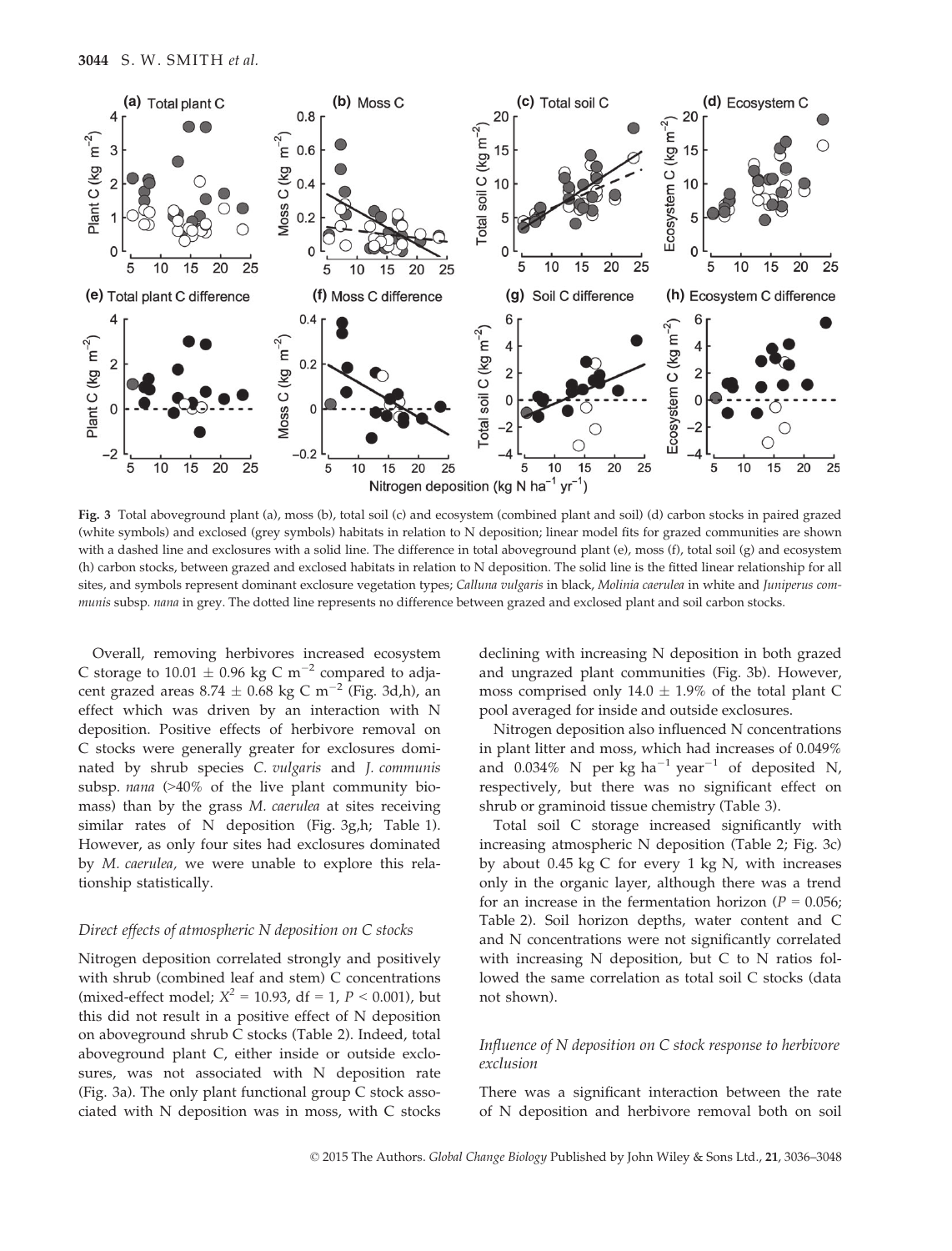and ecosystem C stocks (Table 2). Removing herbivores resulted in an increase in soil C stocks for heathland sites receiving more than  $\sim$ 11 kg N ha $^{-1}$  year $^{-1}$ , while below this N deposition, threshold removing herbivores resulted in a marginal reduction in soil C stocks (Table 2; Fig. 3g). For the ecosystem (plants  $+$  soil), the threshold above which herbivore removal resulted in increased C stocks was lower, at  $\sim$ 7 kg N ha<sup>-1</sup> year<sup>-1</sup> (Table 2; Fig. 3h). The same combined effects of N deposition and herbivore activity were not observed for total plant C stocks. However, the greatest change in moss C stocks within exclosures occurred at low rates of N deposition, and there was an apparent threshold of 17 kg N ha<sup>-1</sup> year<sup>-1</sup> above which there was little difference between grazed and ungrazed moss C (Fig. 3f).

# What impact would herbivore removal from all UK heathlands have on C stocks given current spatial distribution and rates of N deposition?

Scaling-up the average differences in ecosystem and soil C storage following herbivore removal to the total land area of UK heathlands (ignoring N deposition) results in predicted increases in ecosystem C storage of 21.9 million t C and in soil C storage of 8.5 million t C (Fig. 4). Carbon storage was dependent on the combined effects of herbivore exclusion and N deposition, with herbivore removal only resulting in increased C storage where N deposition exceeded a threshold. The threshold for ecosystem C storage (7 kg N ha<sup>-1</sup> yr<sup>-1</sup>) was below that for soil C storage  $(\sim 11 \text{ kg N ha}^{-1} \text{ yr}^{-1}$ ; Fig. 3d,h; Table 2). Much of UK heathland is in areas of relatively low N deposition;



**(b)** Predicted effects of removing large herbivores on C storage across UK heathlands when N deposition rates are either (i) ignored, or (ii) accounted for.

|                                  | Difference in C stocks                  | Net change in heathland   |
|----------------------------------|-----------------------------------------|---------------------------|
|                                  | between grazed and                      | C storage after herbivore |
|                                  | ungrazed habitats (t ha <sup>-1</sup> ) | removal (million tonnes)  |
| (i) Ignoring N deposition        |                                         |                           |
| Soil C                           | $+4.7$                                  | $+8.53$                   |
| Ecosystem C                      | $+12.1$                                 | $+21.9$                   |
| (ii) Accounting for N deposition |                                         |                           |
| Soil C                           | $y = 1.93x - 21.98$                     | $-0.43$                   |
| Ecosystem C                      | $v = 1.93x - 13.98$                     | 14.12                     |

Fig. 4 (a) The area of heathland (plant communities dominated by the dwarf shrub Calluna vulgaris covering 1.9 million ha; Emmett *et al.,* 2010) in the UK categorized into 1 kg N ha<sup>-1</sup> year<sup>-1</sup> increments of N deposition (i.e. first symbol is 5–6 kg N ha<sup>-1</sup> yr<sup>-1</sup>) in the range 5–24 kg N ha<sup>-1</sup> year<sup>-1</sup>(Smith *et al.,* 2000; Morton *et al.,* 2011). The solid line is the fitted nonlinear relationship for heathland area within each kg N deposition category across the N deposition gradient. The dashed line represents the threshold (~11 kg N ha<sup>-1</sup> yr<sup>-1</sup>) above which soil C inside exclosures exceeds that outside exclosures, the dotted line represents the equivalent threshold  $(\sim$ 7 kg N ha<sup>-1</sup> yr<sup>-1</sup>) for ecosystem C (i.e. total plant and soil C stocks). (b) The predicted effect of removing herbivores on soil and ecosystem C storage for the total area of UK heathlands using the difference in soil and ecosystem C inside and outside exclosures when N deposition is (1) ignored or (2) accounted for. In (2),  $y$  is the difference in C stocks between grazed and exclosed vegetation and  $x$  is the N deposition rate for each patch of heathland. For each patch, the predicted difference in C stocks as a consequence of grazing removal was multiplied by the land area of the patch, and these values were summed to generate single national values that quantify the net effect of removing large herbivores.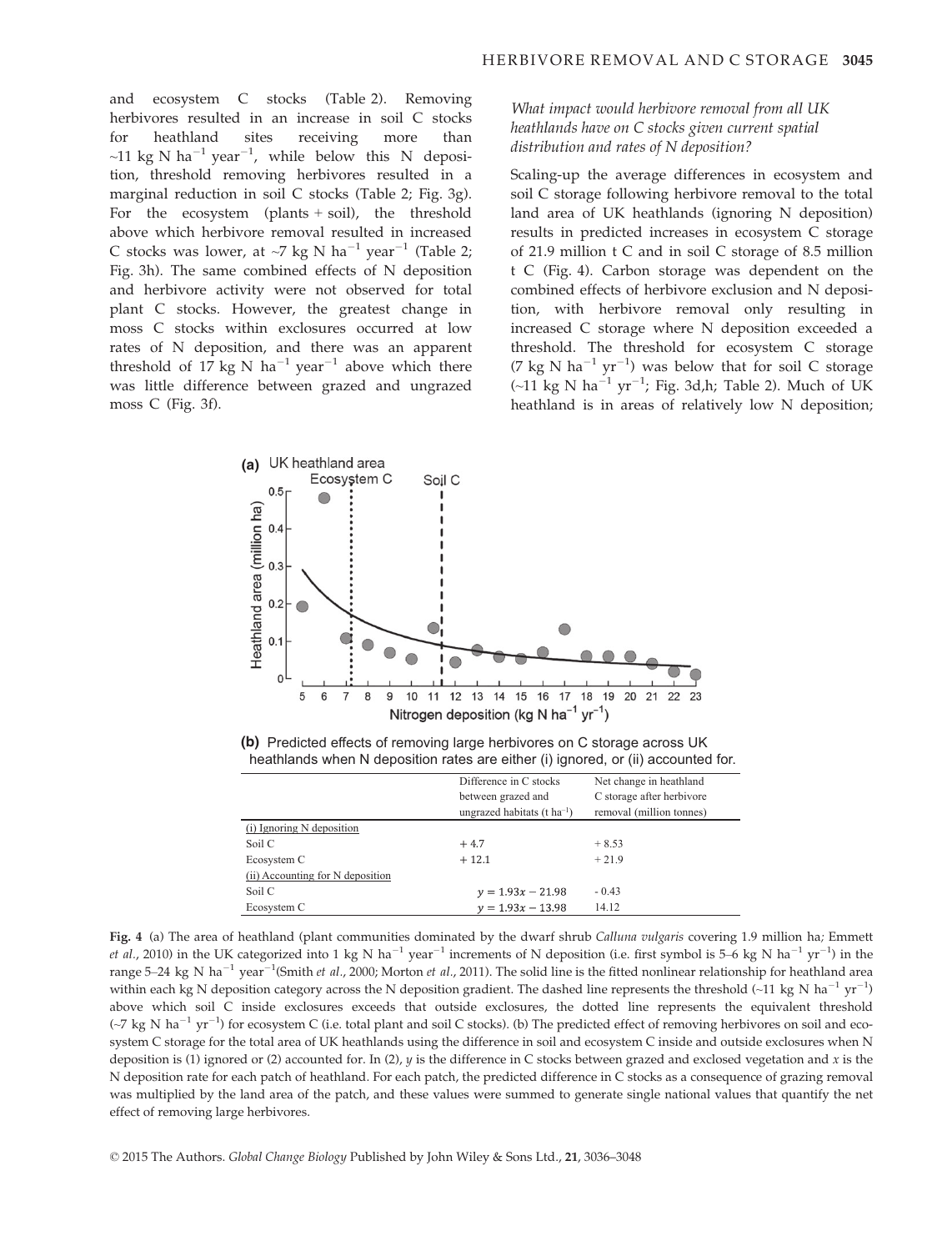we estimate that 61.9% of UK heathlands receive sufficient atmospheric N for herbivore removal to result in an increase in net ecosystem C storage ( $>$  kg N ha<sup>-1</sup>  $\rm{yr}^{-1}$ ; Fig. 4). Moreover, only 41.7% of the UK heathlands occur above the N deposition threshold that would result in a gain in soil C following herbivore removal (~11 kg N ha $^{-1}$  yr $^{-1}$ ; Fig. 4). Strikingly, scaling-up combined effects of N deposition rates and herbivore removal indicates that UK heathland ecosystem C storage would increase by only 14.1 million t C, which is 35% less than when only herbivore removal was considered (Fig. 4). Moreover, UK heathlands would also be expected to lose 0.43 million t C from the soil, rather than gain C in soil, as removal of herbivory results in marginally negative effects on soil C in areas of low N deposition (Fig. 4).

## Discussion

Surveying long-term (up to eighty years old) exclosures across the UK uplands has demonstrated that the removal of large herbivores from C. vulgaris-dominated wet upland heathlands will increase aboveground plant C storage. However, an increase in soil C storage, which is 5–10 times greater than aboveground plant C storage (Fig. 1), following herbivore removal depends on atmospheric N deposition, and only occurs at higher deposition rates (~11 kg N ha<sup>-1</sup> yr<sup>-1</sup>). The mechanisms behind the response to this deposition rate are unclear, but the threshold may reflect a crucial change in soil microbial activity or chemistry that ultimately affects C storage. In the nutrient-limited systems we studied, the positive effects of N deposition on ecosystem C storage outweighed the effect of herbivore removal and exclosure duration. Our results suggest that the combined effects of herbivore removal and regional variation in N deposition need to be given greater recognition. On a national scale, we found that ignoring the effects of N deposition led to considerable overestimates of C storage following herbivore removal because most heathlands are found in areas of low N deposition. We recognize, however, that our scaling exercise did not consider the influence of historical management practices and grazing density and within-community heterogeneity.

Numerous studies have argued that the presence of herbivores either accelerates or decelerates N cycling within an ecosystem depending on their influence on plant species composition and hence the quantity and quality of litter production, which affects accumulation of soil C (Pastor & Cohen, 1997; Frank & Groffman, 1998; Ritchie et al., 1998). The decline in grass tissue N concentration with exclosure duration suggests that herbivore removal slows N cycling in our study system,

and this may explain the small response of ecosystem C stocks to herbivore removal in areas of low N deposition. Overall, herbivore removal increased plant biomass and C stocks, most notably the C stocks in shrubs and hence in litter, which was primarily derived from the dominant dwarf shrub C. vulgaris. In C. vulgarisdominated communities, fertilization with N has been shown to increase herbivore off-take (Emmett et al., 2004), reducing plant litter C inputs to the soil. However, there was no such interactive effect of N deposition and herbivory on litter C stock in our study, neither was there any strong correlation between N deposition and litter and total plant or total soil C stocks. The increase in soil C following herbivore removal at high rates of N deposition could not, therefore, be attributed to an increase in aboveground plant biomass, a situation seen in other studies on grazed heathlands (Ward et al., 2007; Medina-Roldán et al., 2012; Quin et al., 2014).

There was no evidence of N deposition altering C pools in aboveground litter, which was primarily derived from shrubs, and plant biomass, although the amount of C held in moss tissue was negatively associated with N deposition. It is possible that N deposition could have increased the quantity of shrub root C input to the soil (Liu & Greaver, 2010). The proportion of root C that is recalcitrant is greater in Calluna than in grasses (Quin et al., 2014), and in grazed upland communities, decomposition of root litter is strongly influenced by plant species composition and their associated traits (Smith et al., 2014b). Our finding that N deposition affected total soil C storage in the organic horizon, where most roots are located, indicate changes in root litter or rhizodeposition may contribute to soil C pools.

Removing large herbivores alters the abundance of plant functional groups, and in this study, both moss and shrub C stocks increased, as with similar changes observed in other northern ecosystems (Hartley & Mitchell, 2005; Olofsson et al., 2009; Armitage et al., 2011). Yet in our study, moss C stocks declined with increasing N deposition eventually resulting in little difference inside and outside exclosures. Mosses can govern the rate of C accrual due to their recalcitrant litter and effects on microclimatic controls of decomposition (Gornall et al., 2007; Woodin et al., 2009), and declines in moss abundance with increasing N deposition have been negatively correlated with ecosystem C storage (Bragazza et al., 2012; Larmola et al., 2013). However, mosses were a minor component of the plant communities we sampled and probably had a minor effect on soil C pools.

The removal of herbivory resulted in greater increases in ecosystem C stocks in dwarf shrub-dominated areas compared to graminoid (M. caerulea)-domi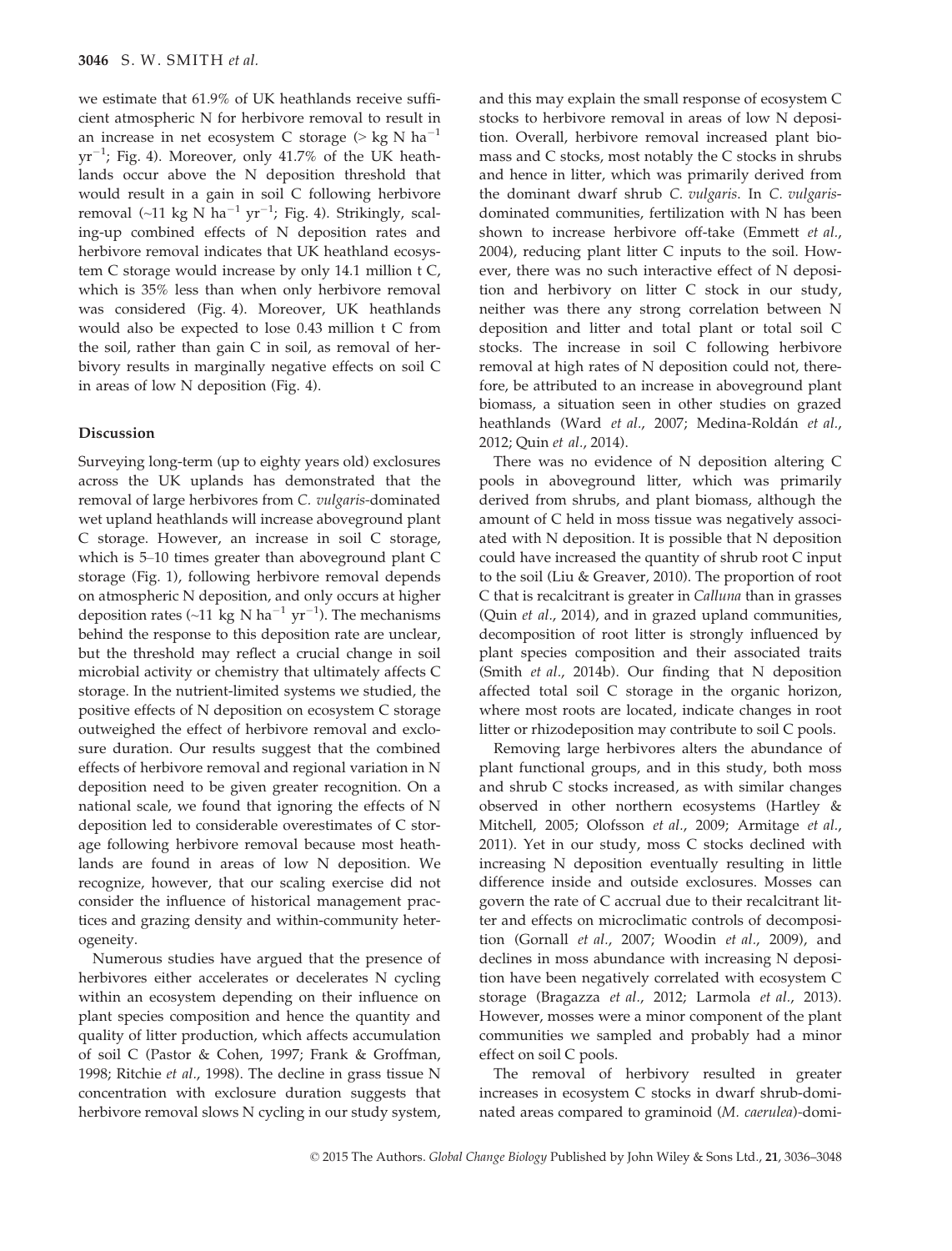nated communities receiving similar rates of N deposition (Fig. 3h). M. caerulea is a tussock-forming grass with shoot bases that are dense stores of C (Smith et al., 2014a), but its roots decompose more quickly than cooccurring graminoids (Smith et al., 2014b) and its tissues contain a lower proportion of recalcitrant C than in C. vulgaris (Quin et al., 2014). Thus, M. caerulea decomposes more readily than C. vulgaris, which may contribute to the apparent lack of effect of herbivore removal on C stocks in M. caerulea-dominated habitats. On a national scale, long-term declines in C. vulgaris and replacement by M. caerulea across UK upland heathlands (Ross et al., 2012) are likely to reduce the impact of herbivore removal on net ecosystem C storage.

Large herbivore grazing has been identified as a potential management tool to influence ecosystem C storage, yet synthesis of studies undertaken across the globe shows the direction of effects to be either positive or negative (Piñeiro et al., 2010; Tanentzap & Coomes, 2012; Smith et al., 2014a). This has been attributed to variable lengths of time since removing herbivores; however, in our study, exclosure age did not significantly influence long-term C storage. Instead, regional variation in atmospheric N deposition is a significant environmental driver that may explain the variable effect of removing herbivores on ecosystem C storage. Here, we scaled-up our findings to estimate the combined effects of herbivore exclusion and N deposition for UK heathland C storage, most of which is found in Scotland and northern England. However, we also highlight the predictions did not use historical management and grazing intensity, or community-scale heterogeneity in response to grazing and N deposition, all of which require further research. While acknowledging these limitations, we found that for heathlands with low N deposition rates, removing herbivores will have little impact on C storage, while at high N deposition rates, excluding herbivores will enhance ecosystem C storage. The critical load for ungrazed wet upland heathlands is suggested to be close to 10 kg N ha<sup>-1</sup> year<sup>-1</sup> (Bobbink & Hettelingh, 2010) and, for the first time, this study identifies that C accrual resulting from herbivore removal from heathlands at or below this critical load will be limited. On a national scale, a spatially explicit approach is therefore needed for heathland grazing management to enhance C storage, one that recognizes interactive effects with regional variation in atmospheric N deposition.

#### Acknowledgements

We thank Ruth Mitchell, Alison Hester, Bob Mardon, Eoghain Maclean, David Welch, National Trust for Scotland, Scottish Natural Heritage and the Woodland Trust for helping find appropriate exclosures and granting access permission. We thank Nick Littlewood and Antonio Lopez Nogueira for their assistance in the field and processing samples in the lab and Ron Smith and Tony Dore for providing N deposition data. SWS was funded by a BBSRC studentship.

#### References

- Aerts R, Berendse F, de Calluwe H, Schmitz M (1990) Competition in heathland along an experimental gradient of nutrient availability. Oikos, 101, 310–318.
- Albon SD, Brewer MJ, O'Brien S, Nolan AJ, Cope D (2007) Quantifying the grazing impacts associated with different herbivores on rangelands. Journal of Applied Ecology, 44, 1176–1187.
- Armitage HF, Britton AJ, Van der Wal R, Pearce ISK, Thompson DBA, Woodin SJ (2011) Nitrogen deposition enhances moss growth, but leads to an overall decline in habitat condition of mountain moss-sedge heath. Global Change Biology, 18, 290– 300.
- Barthram GT (1986). Experimental techniques: the HFRO sward stick. In: Hill Farming Research, pp. 29–30. Hill Farming Organisation Biennial Report 1984-5, HFRO, Edinburgh.
- Bates DM, Maechler M. (2010). lme 4. Linear mixed-effects models using S4 classes. <http://lme4.r-forge.r-project.org/>, (accessed 3 December 2013).
- Bobbink R, Hettelingh JP (2010) Review and revision of empirical critical loads and dose-response relationships. Proceedings of an expert workshop, Noordwijkerhout, Netherlands.
- Bobbink R, Hicks K, Galloway J et al. (2010) Global assessment of nitrogen deposition effects on terrestrial plant diversity: a synthesis. Ecological Applications, 20, 30–59.
- Bragazza L, Freeman C, Jones T et al. (2006) Atmospheric nitrogen deposition promotes carbon loss from peat bogs. Proceedings of the National Academy of Sciences, 103, 19386–19389.
- Bragazza L, Buttler A, Habermacher J et al. (2012) High nitrogen deposition alters the decomposition of bog plant litter and reduces carbon accumulation. Global Change Biology, 18, 1163–1172.
- Carey PD, Wallis S, Chamberlain PM et al. (2008) Countryside Survey: UK Results from 2007. NERC/Centre for Ecology & Hydrology, Wallingford, UK, pp. 105. (CEH Project Number: C03259).
- Carline KA, Jones HE, Bardgett RD (2005) Large herbivores affect the stoichiometry of nutrients in a regenerating woodland ecosystem. Oikos, 110, 453–460.
- Carroll JA, Caporn SJM, Johnson D, Morecroft MD, Lee JA (2003) The interactions between plant growth, vegetation structure and soil processes in semi-natural acidic and calcareous grasslands receiving long-term inputs of simulated pollutant nitrogen deposition. Environmental Pollution, 121, 363–376.
- Currey PM, Johnson D, Sheppard LJ et al. (2010) Turnover of labile and recalcitrant soil carbon differ in response to nitrate and ammonium deposition in an ombrotrophic bog. Global Change Biology, 16, 2307–2321.
- De Vries W, Solberg S, Dobbertin M et al. (2009) The impact of nitrogen deposition on carbon sequestration by European forests and heathlands. Forest Ecology and Management, 258, 1814–1823.
- De Vries FT, Manning P, Tallowin JRB et al. (2012) Abiotic drivers and plant traits explain landscape-scale patterns in soil microbial communities. Ecology Letters, 15, 1230–1239.
- Emmett BA, Jones MLM, Jones H et al. (2004) Grazing/nitrogen deposition interactions in upland acid moorland. Contract report to Countryside Council for Wales (Contract no. FV-73-03-89B) and the National Assembly for Wales (Contract No. 182-2002). pp. 96.
- Emmett BA, Reynolds B, Chamberlain PM et al. (2010) Countryside survey: soils report from 2007. Technical Report No. 9/07 NERC/Centre for Ecology & Hydrology. CEH Project Number: C03259. pp. 192.
- Frank DA, Groffman PM (1998) Ungulate vs. landscape control of soil C and N processes in grasslands of yellowstone national park. Ecology, 79, 2229–2241.
- Garnett MH, Ineson P, Stevenson AC (2000) Effects of burning and grazing on carbon sequestration in a Pennine blanket bog, UK. Holocene, 10, 729–736.
- Gilbert L, Maffey GL, Ramsay SL, Hester IJ (2012) The effect of deer management on the abundance of Ixodes ricinus in Scotland. Ecological Applications, 22, 658–667.
- Gill RA (2014) The influence of 3-years of warming and N-deposition on ecosystem dynamics is small compared to past land use in subalpine meadows. Plant and Soil, 374, 197–210.
- Gornall JL, Jónsdóttir IS, Woodin SJ, Van der Wal R (2007) Arctic mosses govern belowground environment and ecosystem processes. Oecologia, 153, 931–941.